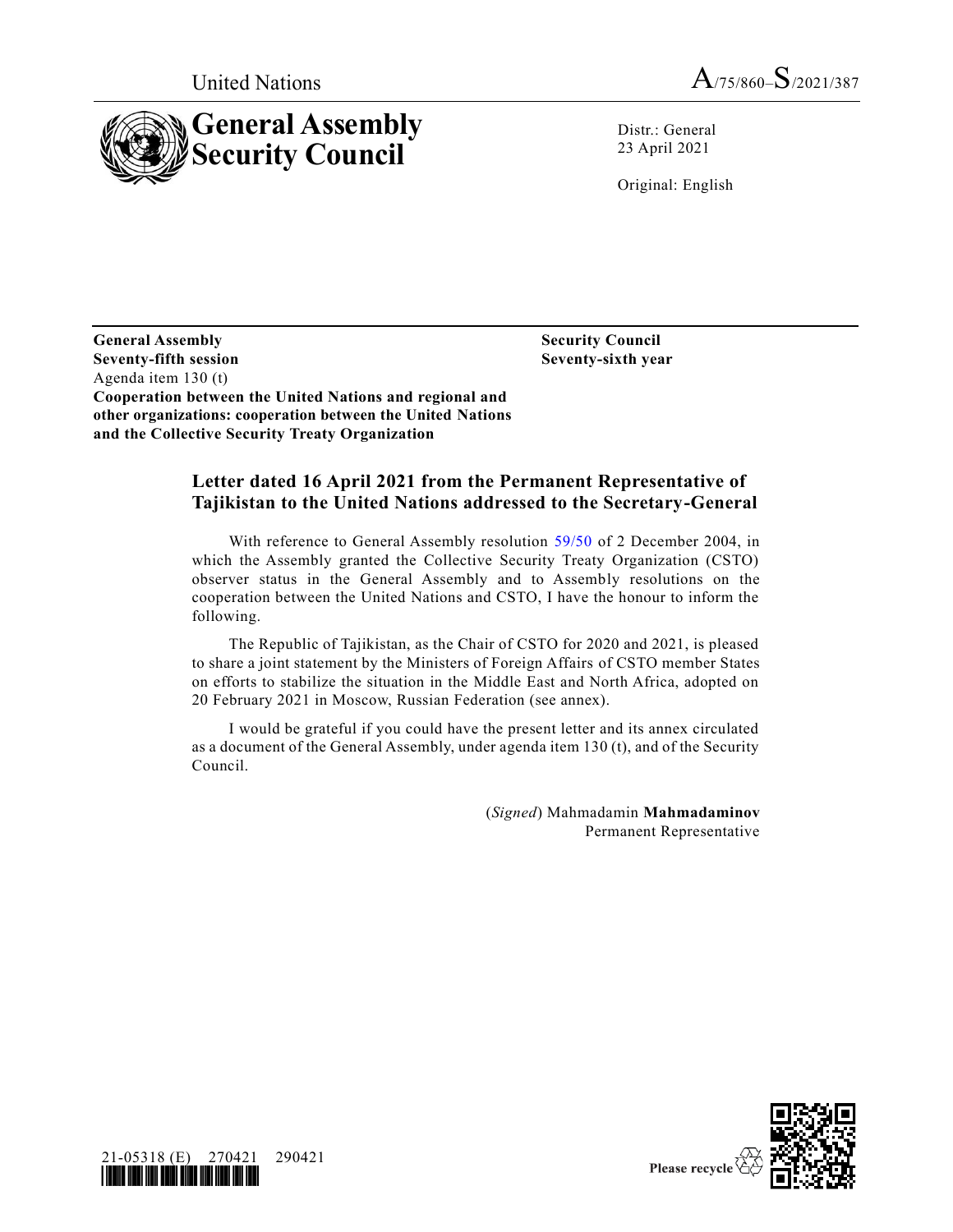**Annex to the letter dated 16 April 2021 from the Permanent Representative of Tajikistan to the United Nations addressed to the Secretary-General**

[Original: Russian]

## **Joint statement by the Ministers for Foreign Affairs of the States members of the Collective Security Treaty Organization on efforts to stabilize the situation in the Middle East and North Africa**

The Ministers for Foreign Affairs of the States members of the Collective Security Treaty Organization (CSTO) are concerned about the ongoing conflicts and crises in the Middle East and North Africa, which continue to be a source of threats to regional and international security, including the security of CSTO member States, in the form of the spread of terrorism and radical ideology.

The Ministers share the view that the unresolved question of Palestine is a key factor of instability in the Middle East. They reaffirm their support for the peaceful resolution of the Palestinian-Israeli conflict based on the two-State solution and the universally recognized international legal framework, including Security Council and General Assembly resolutions and the Arab Peace Initiative.

They call on all parties to refrain from unilateral steps that do not contribute to strengthening regional stability and impede the creation of an independent, viable and fully sovereign Palestinian State in accordance with Security Council resolutions 242 [\(1967\)](https://undocs.org/en/S/RES/242(1967)) an[d 338 \(1973\).](https://undocs.org/en/S/RES/338(1973)) They stress the need for the parties to resume negotiations as soon as possible to achieve a comprehensive, just, lasting and mutually acceptable settlement.

The Ministers reaffirm their commitment to the sovereignty, independence, unity and territorial integrity of Syria. They stress the importance of continuing the fight against terrorism in order to finally eliminate Islamic State in Iraq and the Levant (ISIL), the Nusrah Front and other terrorist organizations recognized as such by the Security Council.

They highlight the need to mobilize international efforts to provide assistance to all Syrians in need throughout the country without politicization, discrimination or preconditions, and to facilitate the safe, voluntary and dignified return of refugees and internally displaced persons to their places of origin.

The Ministers express their support for advancing a Syrian-led and Syrian-owned political process under the auspices of the United Nation, in accordance with Security Council resolution [2254 \(2015\),](https://undocs.org/en/S/RES/2254(2015)) and for facilitating the establishment of a broad intra-Syrian dialogue on national reconciliation involving representatives of all ethnic and religious groups of Syrian society. They emphasize the important role of inter-Syrian consultations in the Constitutional Committee in Geneva, established pursuant to the decisions of the Congress of the Syrian National Dialogue held in Sochi and within the framework of the Astana format.

The Ministers reaffirm their strong commitment to the unity, sovereignty and territorial integrity of Libya, and to the principle of non-interference in its internal affairs. They underscore that there is no alternative to a political solution to the internal Libyan conflict through dialogue between and led by the Libyans themselves. They express support for international efforts to hold inter-Libyan talks under United Nations auspices on a ceasefire and post-conflict settlement in Libya within the framework of the dialogue mechanisms mandated by the Berlin Peace Conference of 19 January 2020.